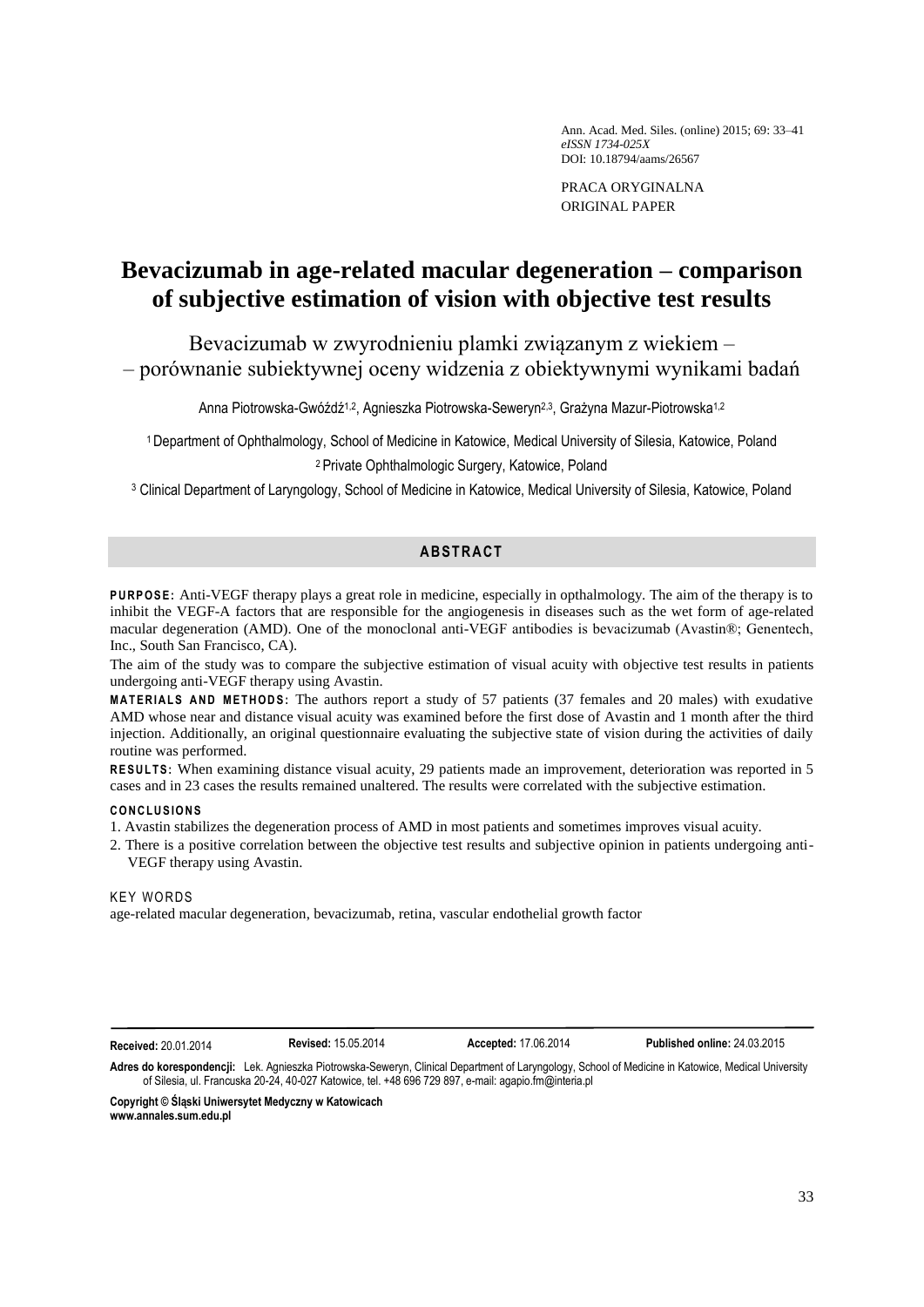## **STR E SZCZ ENI E**

**W S T Ę P :** Terapia anti-VEGF odgrywa niezwykle istotną rolę w medycynie, zwłaszcza w okulistyce. Polega na hamowaniu czynnika VEGF-A, który jest odpowiedzialny za angiogenezę w takich chorobach, jak wysiękowa postać zwyrodnienia plamki związanego z wiekiem (*age-related macular degeneration* – AMD). Jednym z przeciwciał monoklonalnych skierowanych przeciwko VEGF jest bevacizumab (Avastin®; Genentech, Inc., South San Francisco, CA). Celem badania jest porównanie subiektywnej oceny widzenia z obiektywnymi wynikami badań u pacjentów poddanych terapii anty-VEGF z zastosowaniem Avastinu.

**M A T E R I A Ł I M E T OD Y :** Badaniem objęto 57 pacjentów (37 kobiet 20 mężczyzn) z wysiękową postacią AMD, u których dokonano oceny ostrości wzorku do bliży i dali przed pierwszą dawką i miesiąc po trzeciej iniekcji doszklistkowej Avastinu. Dodatkowo przeprowadzono autorską ankietą oceniającą widzenie podczas wykonywania czynności życia codziennego.

**W Y N I K I :** Analizując wyniki ostrości wzroku dla dali 29 pacjentów wykazało poprawę, 5 pogorszenie widzenia, a w 23 przypadkach ostrość wzroku nie uległa zmianie. Wykazano dodatnią korelację powyższych danych z wynikami subiektywnej oceny.

#### **W N I O S K I:**

- 1. Avastin stabilizuje proces chorobowy w wysiękowej postaci AMD, a u niektórych pacjentów obserwowana jest poprawa ostrości widzenia.
- 2. Istnieje dodatnia korelacja między obiektywnymi wynikami ostrości wzroku a subiektywną oceną widzenia u pacjentów poddanych terapii anty-VEGF z zastosowaniem Avastinu.

SŁOWA KLUCZOWE

zwyrodnienie plamki związane z wiekiem, beviacizumab, naczyniowy czynnik wzrostu

#### **INTRODUCTION**

Angiogenesis is the process of the formation of preserved blood capillaries. It accompanies some physiological phenomena and many pathological conditions. It was first described by Folkman in 1971 [1]**.** Excessive angiogenesis as well as its diminution have a negative impact on the homeostasis of the organism. There are several pro- and antiangiogenic factors participating in angiogenesis (Tab. I). Among the ones which stimulate the growth of blood vessels, it is crucial to mention the following endogenous factors: VEGF (vascular endothelial growth factor), TNF alfa (tumor necrosis factor-alpha), PDGF (platelet-derived endothelial cell growth factor), NO (nitric oxide), aFGF (acidic fibroblast growth factor), bFGF (basic fibroblast growth factor), angiopoietin 1 and 2, TGFbeta (transforming growth factor beta) and MMP (metalloproteinases)  $-1,2,3,9,13$ . There are also several exogenous proangiogenic triggers, such as the prolonged hypoxia of cells, e.g. in a tumor, in which intensively proliferating cells constrict the vessels [2]. The antiangiogenic agents are presented in Table I.

Avastin (Bevacizumab) is a humanized monoclonal  $IgG<sub>1</sub>$ antibody that inhibits VEGF [3,4]. In Poland it is licensed for the treatment of metastatic colon cancer, diffused breast cancer, advanced and diffused renal cancer, ovarian cancer, non-small cell lung cancer and glioblastoma multiforme. In the above cases it is usually combined with various chemotherapeutics [4,5,6,7].

In opthalmology the positive role of Avastin has been shown in diseases such as the wet form of age-related macular degeneration (AMD), diabetic retinopathy and central serous retinopathy (CSR) [9,10,11].

**Table I.** Antiangiogenic agents **Tabela I.** Czynniki antyangiogenne

| Group | Antiangiogenic agent                                             |  |  |  |  |  |  |  |
|-------|------------------------------------------------------------------|--|--|--|--|--|--|--|
|       | VEGF inhibitors (eq. Avastin)                                    |  |  |  |  |  |  |  |
| Ш     | inhibitors of mitogenic signal transduction by VEGF<br>receptors |  |  |  |  |  |  |  |
| Ш     | tubulin and microtubule inhibitors of vascular endothelial cell  |  |  |  |  |  |  |  |
| IV    | inhibitors of metalloproteinases and integrins                   |  |  |  |  |  |  |  |
| V     | inhibitors of various mechanisms                                 |  |  |  |  |  |  |  |

Age-related macular degeneration is a disease of the central retina and is a major cause of deterioration of visual acuity or vision loss in patients in their elderly  $(> 50)$  years [12]. The etiology of the disease remains unknown, however, several factors such as age, race, gender, positive family history, addiction and diet can be defined as risk factors of AMD [13,14,15]. The most common early sign is blurred vision, loss of central vision and metamorphopsy. Gradually, visual acuity deteriorates resulting in visual loss.

The diagnosis of AMD is based on opthalmological examination including visual acuity – the distance and near vision Snellen acuity test, contrast sensitivity, corneal reaction to light and colour vision test. Amsler's test, fluorescein angiography (Fig.1) and indocyanine angioghraphy also play a great role in diagnosing AMD, however, it is optical coherence tomography (OCT) that is the most common and reliable diagnostic method [16,17,18,19] (Fig. 2a-b).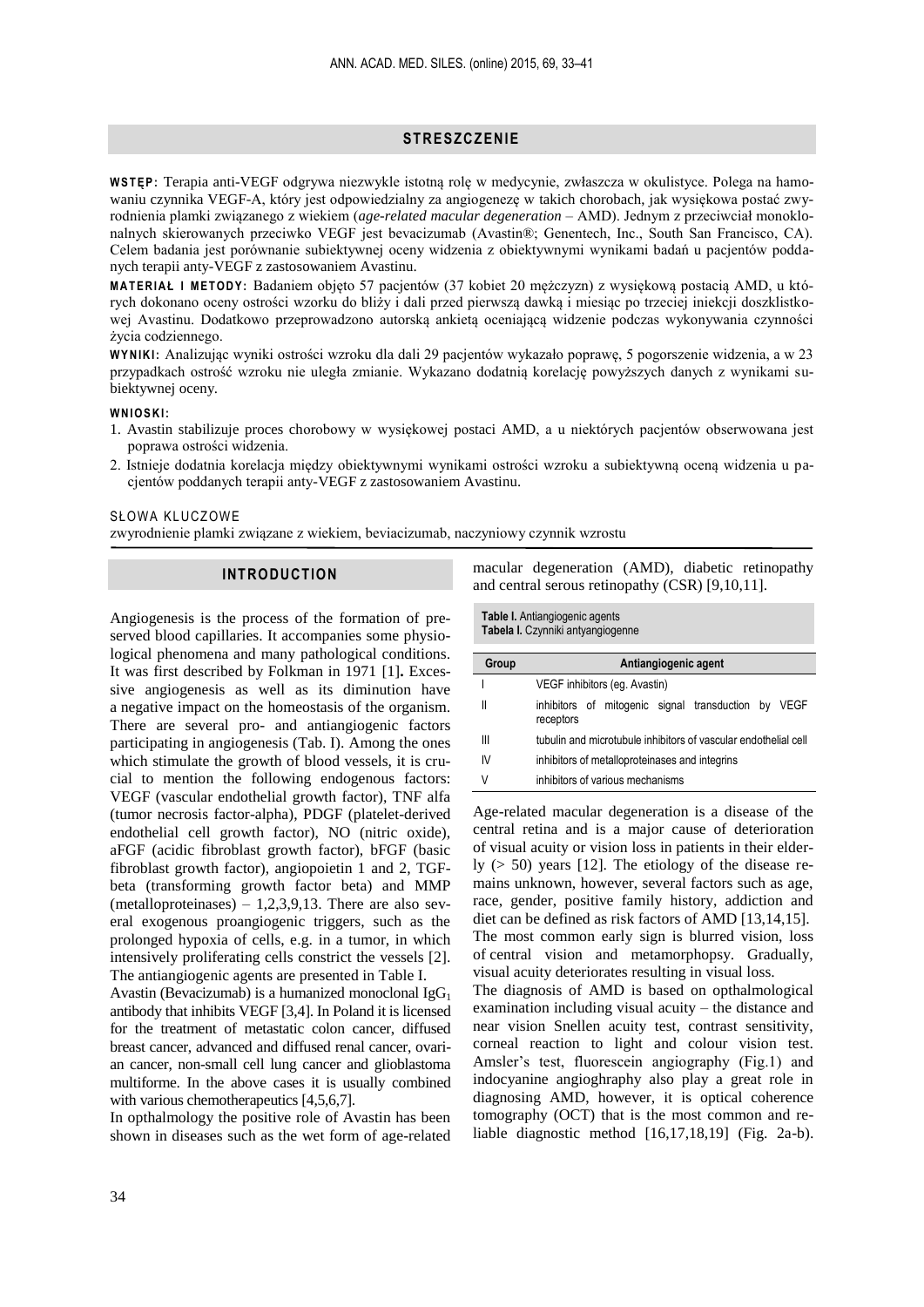

**Fig. 1.** Fluorescein angiography. Age-related macular degeneration. Classical neovascular type. There is area of hypofluorescence in projection of blood and diffused hyperfluorescence is apparent during recirculation, which increases during early phase in macular fovea and its region. This indicates presence of active neovascular membrane – CNV.

**Ryc. 1.** Angiografia fluoresceinowa. Zwyrodnienie plamki związane z wiekiem. Klasyczna postać neowaskularna. Rozlana fluorescencja w fazie recyrkulacji narastająca we wczesnych fazach w obszarze plamki. Zmiana odpowiada aktywnej błonie neowaskularnej.



**Fig. 2a.** Optical coherence tomography before anti-VEGF therapy. Subretinal fluid accumulation. **Ryc. 2a.** Optyczna koherentna tomografia komputerowa (OCT) przed terapią anty-VEGF. Nagromadzenie płynu pod siatkówką.



**Fig. 2b.** Optical coherence tomography after therapy. **Ryc. 2b.** Optyczna koherentna tomografia komputerowa po terapii.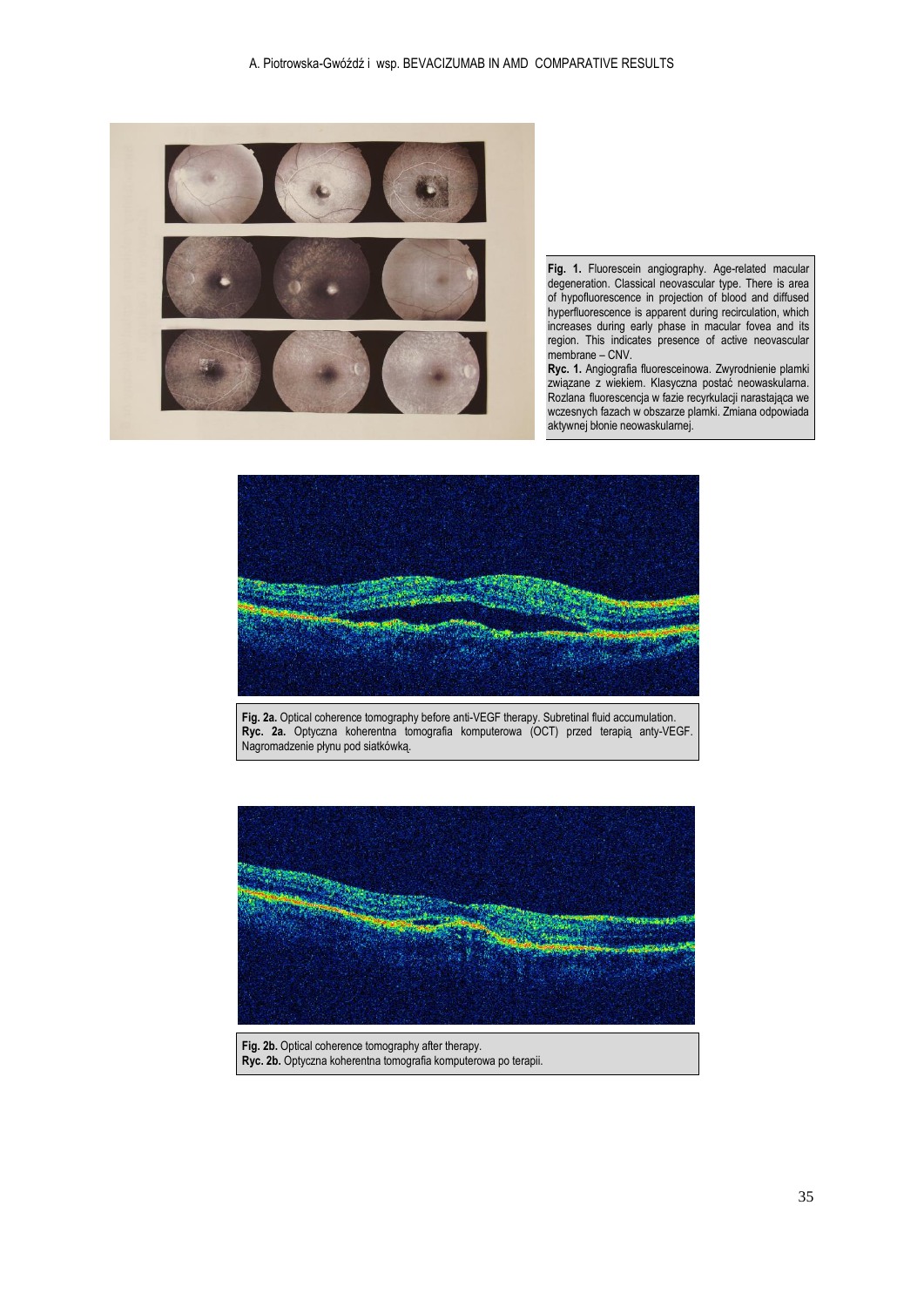There are two types of AMD – the dry form (atrophic), which is more common and the wet one (exudative). The dry form can be characterized by druses, while in the wet form subretinal (choroidal) neovascularization (CNV) is observed. Intravitreal bevacizumab is dedicated for the second – exudative AMD.

The aim of the study is to compare the subjective estimation of visual acuity with objective test results in patients undergoing anti-VEGF therapy using Avastin.

### **Materials and methods**

The study was performed in a private Silesian ophthalmological surgery on a group of 57 patients (57 eyes), including 37 females and 20 males between October 2010 and March 2011. In the case of both eyes affected, the visual acuity of only one and the same eye was taken into consideration. Exclusion criteria included inflammation within the eye ball and adnexae, reccurent iridocyclitis, disregulated glaucoma or advanced glaucoma optic neuropathy. The patients were examined twice in a period of 4 months – – before the first dose of Avastin and 1 month after the third injection. All the patients received intravitreal Bevacizumab (IVB) (1.25 mg) every four weeks under standard sterile protocol performed by a single clinician. The injections were repeated until the resolution of fluid observed in OCT or the absence of active leakage in fluorescein angiography was confirmed. Ofloxacin antibiotic eye drops were used 4 times daily 5 days before and after each injection. For the purpose of the study, the patients' near and distance visual acuity was examined using Snellen's chart (Fig. 3,4) and an original questionnaire evaluating the subjective state of vision during the activities of daily routine, such as watching TV, preparing meals, reading, driving and combing/shaving in front of a mirror, was completed before and after one month from the third dose of Avastin. The patients were asked to evaluate their state of vision with the application of a 5-level scale. Their subjective feeling about vision during each activity was described as very bad, bad, satisfactory, good or very good. The results from both visits were compared. Moreover, the patients assessed the presence of general changes in their visual state (Yes/No question) and in the case of positive answers, they specified the type of alteration (improvement/deterioration).

Additional vitamin supplementation as well as previous treatment history was examined.

The results were analysed using Statistica 7 PL for MS Windows XP/Vista. The statistically relevant significance level was set at  $< 0.05$ . Differences in the non-parametric variables without normal distribution were evaluated by the Wilcoxon signed-rank test. Correlations for all the variables were identified and Spearman's rank correlation was evaluated.



**Fig. 3.** Examination of distance visual acuity. **Ryc. 3.** Badanie ostrości wzroku do dali.



**Fig. 4.** Examination of near visual acuity. **Ryc. 4.** Badanie ostrości wzroku do bliży.

#### **Results**

The study showed that the wet type of age-related macular degeneration was the most common disease in patients referred to the ophthalmological surgery. The patients' characteristics are presented in Table II. The mean age was 67 years and the majority of patients were between 60 and 74 years of age. An objective analysis of visual acuity for distance vision revealed that 29 (51%) patients made an improvement, 5 (9%) there was deterioration and in 23 (40%) cases the results remained unaltered (Fig. 5).

The results were statistically relevant in the Wilcoxon signed-rank test  $(p < 0.05)$  (Fig. 6). In the case of improvement, the majority of eyes gained at least one line.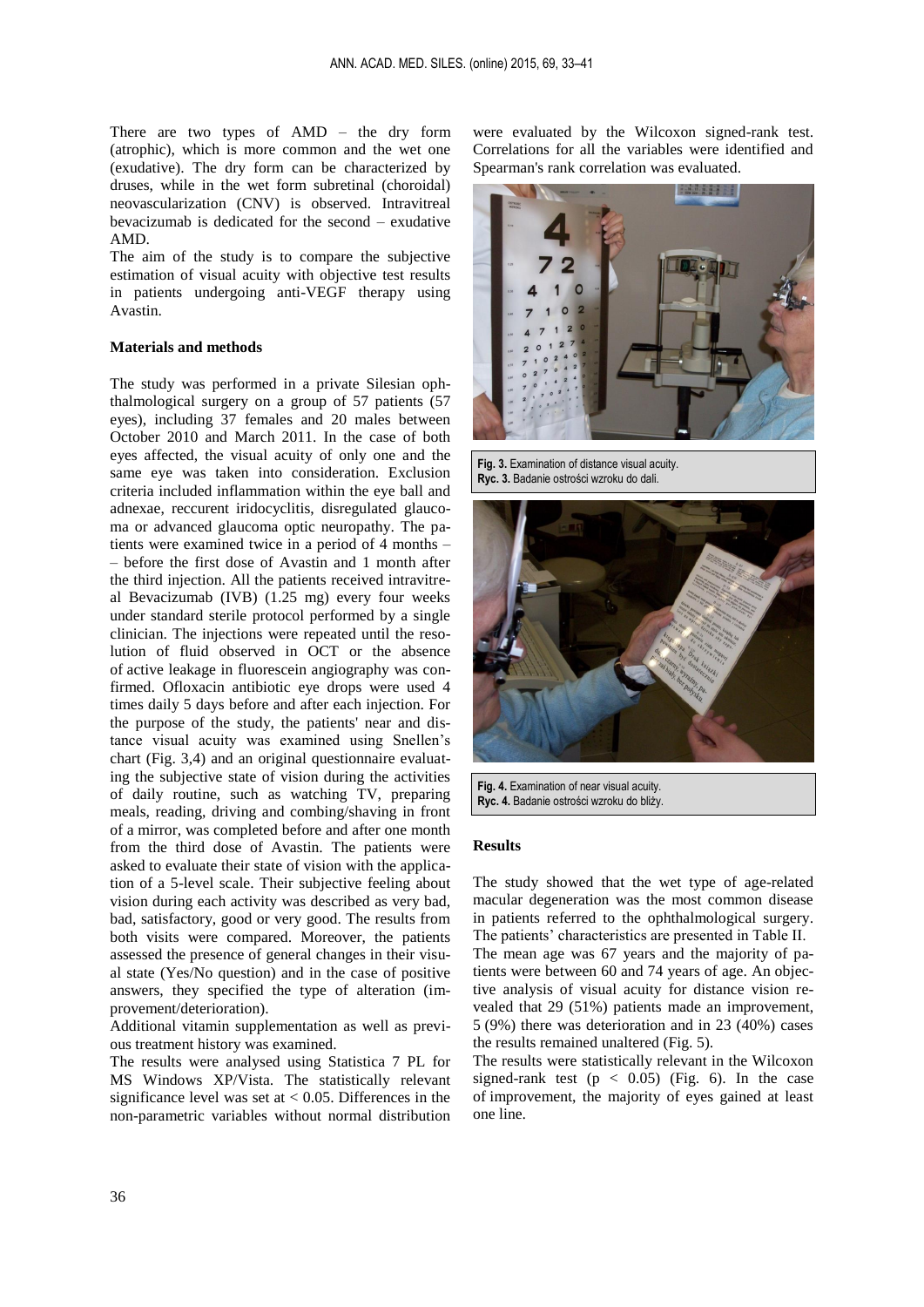#### **Table II.** Patients' characteristics data **Tabela II.** Charakterystyka grupy badanej

|                         |                |                |                | <b>Baseline</b><br>VA    |                                 | Post-treatment          | VA                      |                   |
|-------------------------|----------------|----------------|----------------|--------------------------|---------------------------------|-------------------------|-------------------------|-------------------|
| <b>Patient</b>          | Eye injected   | Age            | Sex            | <b>Baseline</b><br>VA-OD | <b>Baseline</b><br><b>VA-0S</b> | Post-treatment<br>VA-OD | Post-treatment<br>VA-OS | Other supplements |
| $\mathbf{1}$            | $\overline{2}$ | $\mathfrak{Z}$ | $\overline{4}$ | $\overline{5}$           | $\,6\,$                         | $\overline{7}$          | $\boldsymbol{8}$        | $\boldsymbol{9}$  |
| 1                       | <b>OS</b>      | 57             | F              | $0.6\,$                  | $0.4\,$                         | 0.9                     | $0.9\,$                 | Υ                 |
| $\overline{\mathbf{c}}$ | OD             | 76             | F              | HM                       | ${\sf HM}$                      | CF                      | CF                      | ${\sf N}$         |
| 3                       | <b>OS</b>      | $72\,$         | F              | $0.8\,$                  | 0.4                             | 0.9                     | $0.4\,$                 | ${\sf N}$         |
| 4                       | OD             | 51             | F              | 0.2                      | $\mathbf{1}$                    | $0.5\,$                 | $\mathbf{1}$            | Υ                 |
| 5                       | <b>OS</b>      | 63             | M              | $0.3\,$                  | 0.04                            | $\mathbf{1}$            | 0.1                     | Υ                 |
| 6                       | OD             | 67             | М              | 0.5                      | 0.2                             | 0.2                     | $0.6\,$                 | Υ                 |
| 7                       | <b>OS</b>      | 85             | М              | HM                       | 0.01                            | $\mathsf{CF}$           | 0.012                   | ${\sf N}$         |
| 8                       | OD             | 75             | М              | $0.5\,$                  | $\mathbf{1}$                    | $0.3\,$                 | $\mathbf{1}$            | Υ                 |
| 9                       | <b>OS</b>      | 62             | M              | 0.2                      | 0.04                            | $0.3\,$                 | 0.1                     | N                 |
| 10                      | <b>OS</b>      | 66             | F              | $0.8\,$                  | 0.04                            | 0.8                     | 0.04                    | N                 |
| 11                      | OD             | 85             | F              | 0.1                      | $0.2\,$                         | 0.1                     | 0.2                     | N                 |
| 12                      | <b>OS</b>      | 76             | F              | 0.2                      | 0.1                             | 0.5                     | 0.1                     | N                 |
| 13                      | <b>OS</b>      | 54             | F              | 1                        | $0.4\,$                         | 1                       | $0.7\,$                 | N                 |
| 14                      | <b>OS</b>      | 61             | F              | 1                        | 0.7                             | 1                       | $0.8\,$                 | ${\sf N}$         |
| 15                      | <b>OS</b>      | $72\,$         | F              | 1                        | $0.4\,$                         | 1                       | $0.4\,$                 | Υ                 |
| 16                      | <b>OS</b>      | 64             | M              | 1                        | $0.2\,$                         | 1                       | 0.3                     | Υ                 |
| 17                      | OD             | 68             | М              | $0.2\,$                  | 0.01                            | 0.2                     | 0.01                    | Υ                 |
| 18                      | OD             | 19             | F              | 0.7                      | 1                               | 0.7                     | $\mathbf{1}$            | ${\sf N}$         |
| 19                      | OD             | 57             | F              | $\mathbf{1}$             | $\mathbf{1}$                    | $\mathbf{1}$            | $\mathbf{1}$            | ${\sf N}$         |
| $20\,$                  | OD             | 76             | M              | $\mathsf{C}\mathsf{F}$   | 0.04                            | 0.01                    | 0.02                    | Υ                 |
| 21                      | <b>OS</b>      | 68             | F              | $\mathbf{1}$             | 0.4                             | $\mathbf{1}$            | $0.4\,$                 | N                 |
| 22                      | OD             | 52             | F              | 0.5                      | 1                               | 0,6                     | $\mathbf{1}$            | Υ                 |
| 23                      | OD             | 47             | M              | $0.9\,$                  | $\mathbf{1}$                    | 1                       | 1                       | N                 |
| 24                      | <b>OS</b>      | 29             | F              | $\mathbf{1}$             | 0.2                             | 1                       | $\mathbf{1}$            | N                 |
| 25                      | OD             | 59             | М              | HM                       | no eye ball                     | HM                      | no eye ball             | N                 |
| 26                      | OD             | 69             | F              | 0.1                      | $0.8\,$                         | 0.1                     | 1                       | N                 |
| $27\,$                  | <b>OS</b>      | 56             | М              | $\mathbf{1}$             | 0.1                             | 1                       | 0.1                     | ${\sf N}$         |
| 28                      | <b>OS</b>      | 73             | F              | 0.7                      | $0.4\,$                         | $\mathbf{1}$            | $0.5\,$                 | ${\sf N}$         |
| 29                      | OD             | 76             | F              | 0.04                     | 0.1                             | 0.06                    | 0.7                     | N                 |
| 30                      | <b>OS</b>      | 74             | F              | 0.2                      | 0.1                             | 0.2                     | 0.3                     | Υ                 |
| 31                      | OD             | 73             | F              | 0.02                     | ${\sf HM}$                      | 0.02                    | ${\sf HM}$              | Y                 |
| 32                      | OD             | $74$           | F              | $0.2\,$                  | $0.8\,$                         | $0.2\,$                 | $0.8\,$                 | Y                 |
| 33                      | <b>OS</b>      | 73             | M              | $0.3\,$                  | $0.2\,$                         | 0.5                     | $0.5\,$                 | Υ                 |
| 34                      | $\mathsf{OD}$  | 68             | М              | 0.5                      | $\mathbf{1}$                    | 0.4                     | $\mathbf{1}$            | N                 |
| 35                      | <b>OS</b>      | 66             | F              | $0.1\,$                  | 0.625                           | $0.1\,$                 | 0.3125                  | Υ                 |
| 36                      | <b>OS</b>      | 82             | F              | 0.08                     | $0.04\,$                        | 0.02                    | $0.1\,$                 | N                 |
| $37\,$                  | <b>OS</b>      | 79             | M              | 0.42                     | 0.125                           | $0.2\,$                 | $0.2\,$                 | Υ                 |
| 38                      | <b>OS</b>      | 60             | Μ              | 0.02                     | ${\sf HM}$                      | $0.7\,$                 | 0.1                     | Υ                 |
| 39                      | $\mathsf{OD}$  | $72\,$         | F              | 0.42                     | 0.02                            | $0.9\,$                 | $0.1\,$                 | Υ                 |
| 40                      | $\mathsf{OD}$  | $72\,$         | F              | $0.5\,$                  | $\mathsf{CF}$                   | $0.5\,$                 | $\mathsf{CF}$           | Υ                 |
| 41                      | OD             | 78             | M              | HM                       | ${\sf HM}$                      | 0.02                    | $\mathsf{CF}$           | Υ                 |
| 42                      | $\mathsf{OD}$  | $70\,$         | M              | 0.02                     | $0.2\,$                         | 0.02                    | $0.2\,$                 | Υ                 |
| 43                      | $\mathsf{OD}$  | $37\,$         | Μ              | $0.5\,$                  | $0.5\,$                         | 1                       | $0.5\,$                 | N                 |
| 44                      | <b>OS</b>      | $77\,$         | ${\sf M}$      | $\mathbf{1}$             | $0.7\,$                         | 1                       | $0.7\,$                 | Υ                 |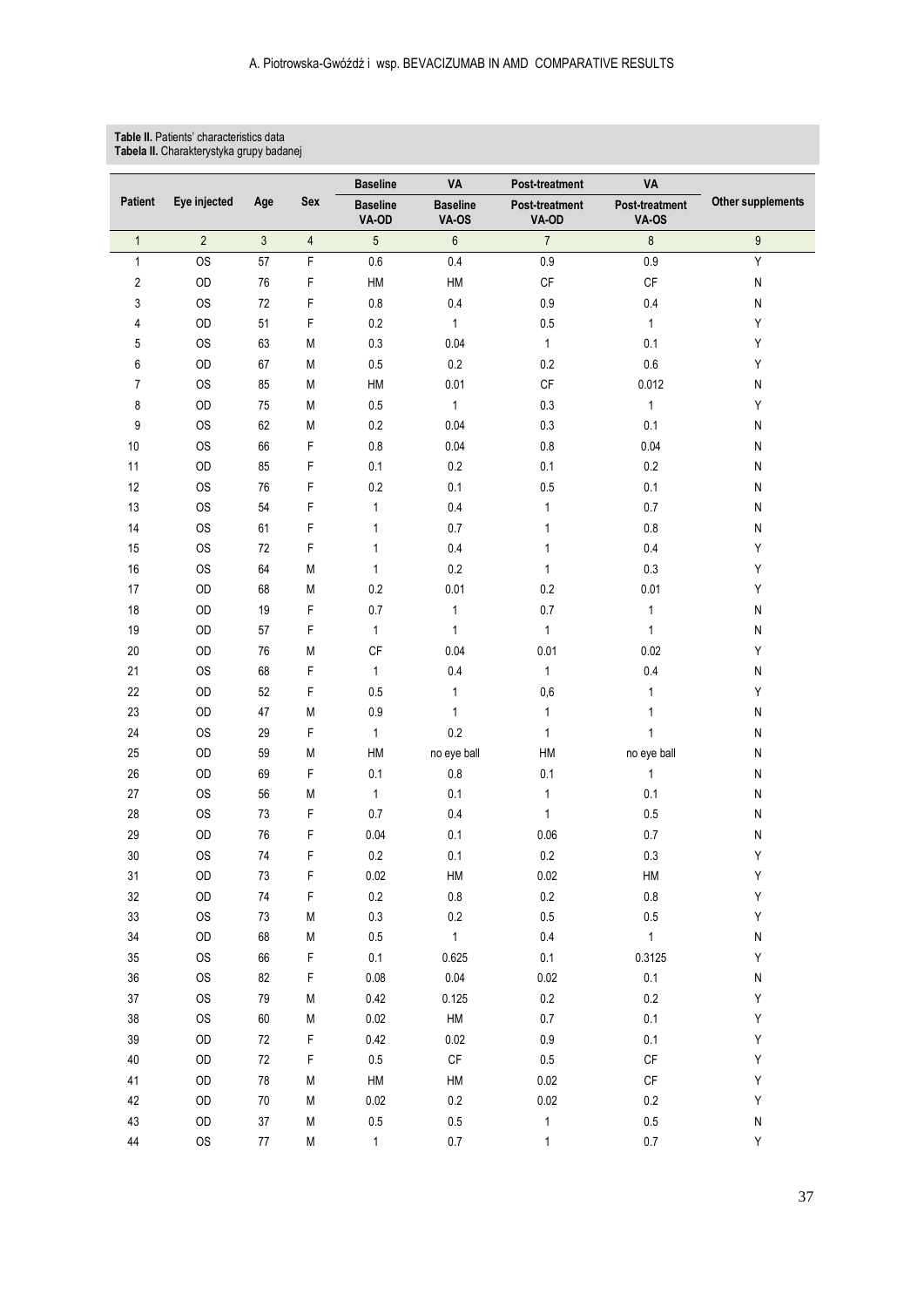|    |                |    |                |                 |                |                |         | cd. tab. II |
|----|----------------|----|----------------|-----------------|----------------|----------------|---------|-------------|
|    | $\overline{2}$ | 3  | $\overline{4}$ | $5\overline{)}$ | $6\phantom{1}$ | $\overline{7}$ | 8       | 9           |
| 45 | OS             | 62 | F              | $0.2\,$         | 0.3            | 0.3            | $0.9\,$ | Y           |
| 46 | <b>OS</b>      | 66 | F              | 0.6             | 0.2            | 0.9            | 0.8     | Υ           |
| 47 | OD             | 75 | F              | 0.3             | 0.9            | 0.6            | 0.8     | Υ           |
| 48 | OD             | 67 | F              | 0.9             | 0.01           | 0.9            | 0.01    | Υ           |
| 49 | <b>OS</b>      | 84 | F              | CF              | <b>CF</b>      | CF             | 0.5     | N           |
| 50 | OD             | 75 | M              | 0.1             | 0.3            | 0.2            | 0.3     | Υ           |
| 51 | OD             | 83 | M              | 0.3             | 0.7            | 0.3            | 0.7     | Υ           |
| 52 | <b>OS</b>      | 54 | F              | 0.4             | 0.6            | 0.5            | 0.6     | Υ           |
| 53 | <b>OS</b>      | 78 | F              | 0.5             | 0.02           | 0.1            | 0.1     | Υ           |
| 54 | <b>OS</b>      | 79 | F              | 0.6             | 0.2            | 0.6            | 0.1     | Υ           |
| 55 | OD             | 75 | F              | 0.1             | СF             | 0.1            | СF      | N           |
| 56 | OD             | 71 | F              | 0.1             | 0.1            | 0.1            | 0.2     | N           |
| 57 | <b>OS</b>      | 73 | F              | 0.04            | 0.7            | 0.04           | 0.7     | N           |

OD – right eye, OS – left eye, F – female, M – male, VA – visual acuity, HM – hand motion, CF – counting fingers, Y – yes, N – no, VA – 5/5 = 1.

**DISTANCE VISUAL ACUITY** 



**Ryc. 6.** Ostrość wzroku do dali. VA – ostrość wzroku przed pierwszą dawką Avastinu; OD – oko prawe; OS – – oko lewe; Post-VA – ostrość wzroku miesiąc po trzeciej iniekcji doszklistowej bevacizumabu.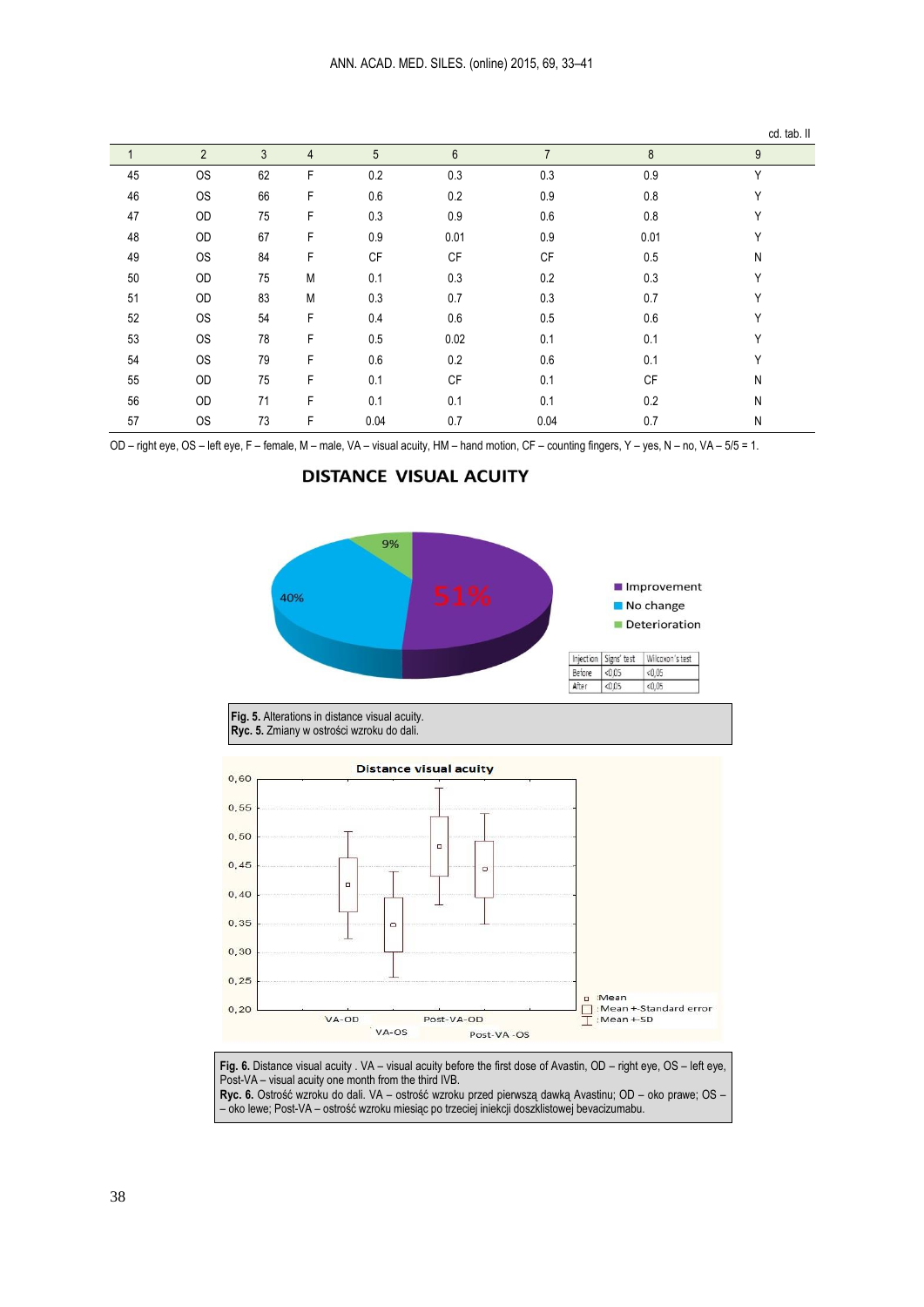| Tabela III. Subjektywna ocena widzenia podczas wykonywania czynności życia codziennego |          |                    |                |                         |                 |  |  |
|----------------------------------------------------------------------------------------|----------|--------------------|----------------|-------------------------|-----------------|--|--|
|                                                                                        | Reading  | <b>Watching TV</b> | <b>Driving</b> | <b>Prepearing meals</b> | Combing/shaving |  |  |
| Improvement                                                                            | 23 (40%) | 21 (37%)*          | 9(45%)         | 9(16%)                  | 9(16%)          |  |  |
| No changes                                                                             | 29 (51%) | 35 (61%)           | 10 (50%)       | 47 (82%)                | 48 (84%)        |  |  |
| Deterioration                                                                          | 5(9%)    | l (2%)*            | 1(5%)          | (2%)                    | $0(0\%)$        |  |  |

**Table III.** Subjective assessment of state of vision during daily routine activities **Tabela III.** Subiektywna ocena widzenia podczas wykonywania czynności życia codziennego

\* Statistically relevant significance  $- P < 0.05$  except for

Similarily, the OCT results were analysed. The mean central retinal thickness (CRT) decreased from about 329 um at the first visit to 275 um after the treatment and the changes were statistically significant (Wilcoxon test –  $p = 0.0003$ . An improvement was observed in about 30 (53%) subjects. Additionally, the londitudinal diameter of subretinal fluid decreased  $(p = 0.027)$ .

As far as the correlations are concerned, it has been found that the alterations in visual acuity positively correlated with the changes in OCT ( $p < 0.05$ ). Namely, the improvement in visual acuity corresponded with better results in OCT (smaller CRT and subretinal fluid). Moreover, the above findings corresponded positively with the subjective estimation. According to the questionnaire, 49% of patients assessed their general visual state after 1 month from the third dose of Avastin as 'satisfactory', 42% as bad, 7% as good and 2% as very bad. No patient declared his state of vision as very good. The majority of patients declared no alterations in their state of vision before and after the treatment doingdaily routine activities and it was most evident in the case of preparing meals and combing/shaving in front of a mirror (Tab. III).

Half of the drivers  $(n = 10)$  did not notice any changes in their state of vision.

Among all the patients, 31 (52%) used an additional vitamin supplementation, eg. Lutein, vitamin A and vitamin E (see Tab. II). Two patients underwent another form of treatment other than Avastin, namely photodynamic therapy. Two patients were previously treated with an alternative medicine, i.e. Lucentis.

No serious ocular or nonocular adverse events were noted.

# **DISCUSSION**

Anti-VEGF therapy with the application of Avastin is an off-label therapy which causes many controversies in the ophtalmological environment. However, the authors are in favour of this treatment method. So far, no similar studies with the application of Avastin and comparison of subjective and objective results has been conducted or published. It is also difficult to correlate the authors' findings with other studies on ranibizumab (Lucentis), as the inclusion criteria in this type of anti-VEGF therapy differ from IVB to a high extent. According to the Polish Opthalmological Association, Lucentis can be injected when BCVA ranges from 0.05 to 0.9, while in our experiment the visual acuity was much lower.

The study results reveal that distance visual acuity improves in ca. 50% of cases and no alteration can be observed in a slightly smaller group (40%). According to other publications, anti-VEGF therapy stabilizes the disease [20], but to date, there is no satisfactory explanation as to why some patients with neovascular AMD respond poorly to treatment. Increasingly more researchers suggest reducing the injection frequencies. It is presumed that the more injections, the decreased efficacy of treatment and poorer best corrected visual acuity [21]. Furthermore, no standard protocol of intervals between each dose of Avastin has been so far established. Algvere et al. [22] suggest 6-week intervals, while others state that 4 weeks are appropriate [23]. We performed a study on patients who were administered Avastin every four weeks.

The analysis of subjective visual state during activities of daily routine showed that the patients did not feel much difference after one month from the third IVB. This might be explained by the fact that the primary state of vision on the day of diagnosis is already so poor that the patients do not qualify for Lucentis therapy. Therefore, it is difficult to observe any improvement in a 4-month period. What is more, it is possible that three doses of Avastin are insufficient for the presented study group. As far as preparing meals and combing/shaving in front of a mirror are concerned, the authors state that these activities might be relatively easily and automatically undertaken, so that meaningful differences in visual state were not noticeable for the patients. Yet, surprisingly the results in reading are not similar. We presume that the situation is caused by the fact that preparing meals and combing/shaving are activities that do not demand sight participation to the same extent as reading and they depend more on routine and good co-ordination of movements rather than visual perception.

There are several limitations of the study that should be mentioned. Firstly, in the case of exudative AMD of both eyes, the outcomes could be interfered by low visual acuity of the contralateral eye. Another limiting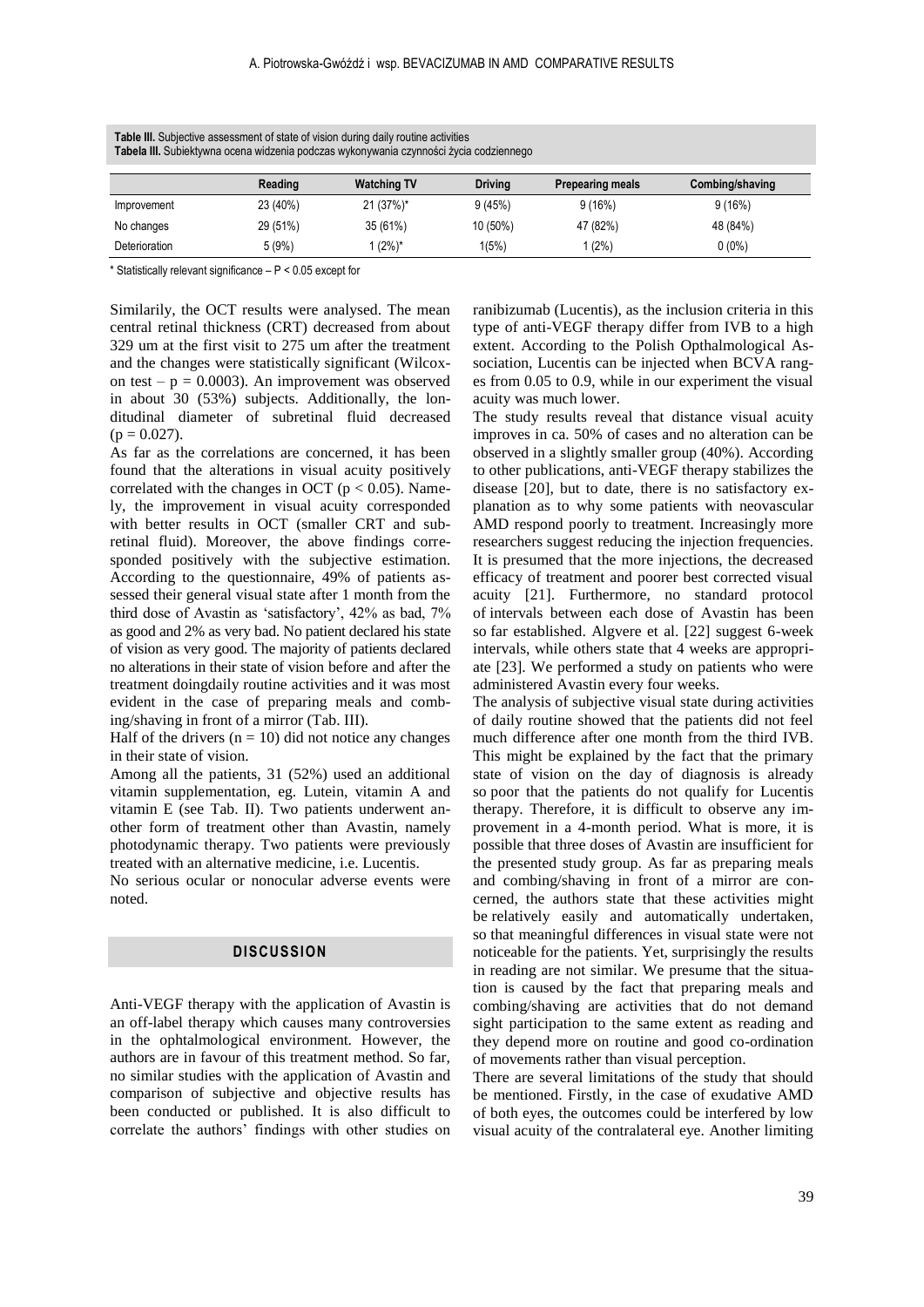factor might be the relatively few patients included in the study. A larger study group and further analysis of long-term results is needed.

It is worth considering that anti-VEGF therapy is possibly associated with serious adverse events, such as endopthalmitis and arteriothrombotic ones [24]. However, the authors have not observed the complications mentioned.

Recent studies show that Avastin can be used in the treatment of central serous retinopathy, although its role in inhibition of the pathogenesis is uncertain [9,10]. However, the majority of authors report spectacular improvement in visual acuity after anti-VEGF treatment. From our own 6-year experience, we can prove similar findings to those of other scientists. Moreover, additional adjunctive treatments such as topical non-steroidal anti-inflammatory drugs, e.g. Bromfenac are nowadays being taken under consideration by many scientists [25,26,27]. The authors have recently presented the results of the above combination therapy in a pilot-study published in another journal [28].

# **CONCLUSIONS**

Avastin seems to stabilize the degeneration process in most patients and it sometimes improves visual acuity.

#### **Author's contribution**

Study designe – A. Piotrowska-Gwóźdź, A. Piotrowska-Seweryn, G. Mazur-Piotrowska Data collection – A. Piotrowska-Gwóźdź, A. Piotrowska-Seweryn, G. Mazur-Piotrowska Data interpretation – A. Piotrowska-Gwóźdź, A. Piotrowska-Seweryn, G. Mazur-Piotrowska Statistical analysis – A. Piotrowska-Seweryn Manuscript preparation – A. Piotrowska-Gwóźdź, A. Piotrowska-Seweryn Literature research – A. Piotrowska-Gwóźdź, A. Piotrowska-Seweryn, G. Mazur-Piotrowska

#### **REFERENCES**

**1.** Stachura J., Domagała W. Patologia znaczy słowo o chorobie. Tom I, PAU. Kraków 2008; 479. **2.** Banyś A., Bułaś L., Długosz E., Szulc-Musiał B., Jankowski A. Angio-

geneza w chorobie nowotworowej. Farm. Pol. 2009; 65: 247–250.

Lynch S.S., Cheng C.M. Bevacizumab for neovascular ocular diseases. Ann. Pharmacother. 2007; 41: 614–625.

**4.** Van Meter M.E., Kim E.S. Bevacizumab: current updates in treatment. Curr. Opin. Oncol. 2010; 22: 586–591.

**5.** Strickler J.H., Hurwitz H.I. Bevacizumab-Based Therapies in the First-Line Treatment of Metastatic Colorectal Cancer. Oncologist 2012; 17: 513– –524.

**6.** Stevenson C.E., Nagahashi M., Ramachandran S., Yamada A., Bear H.D., Takabe K. Bevacizumab and breast cancer: what does the future hold? Future Oncol. 2012; 8: 403–414.

**7.** Su Y., Yang W.B., Li S., Ye Z.J., Shi H.Z., Zhou Q. Effect of angiogenesis inhibitor bevacizumab on survival in patients with cancer: a metaanalysis of the published literature. PLoS One 2012; 7: e35629.

**8.** Kim Y.C., Kim S.D., Kim K.S. A case of idiopathic central serous chorioretinopathy in a 12-year-old male treated with bevacizumab. Korean J. Ophthalmol. 2012; 26: 391–393.

**9.** Aydin E. The efficacy of intravitreal bevacizumab for acute central serous chorioretinopathy. J. Ocul. Pharmacol. Ther. 2013; 29: 10–13.

The study has revealed that there is a positive correlation between the objective test results and the subjective opinion in patients undergoing anti-VEGF therapy.

Nevertheless, the long-term results of anti-VEGF therapy using Avastin still remain unknown.

## **ACKNOWLEDGEMENTS**

We would like to thank Tomasz Mozdyniewicz MD for his assistance in the statistical analysis.

We hereby certify that none of the authors has a direct financial relation with the commercial identity, i.e. Avastin®; Genentech, Inc. mentioned in our paper that might lead to a conflict of interest for any of the authors.

No financial support was received for this submission.

The results of the study were presented and awarded with 2nd place in the Session of Other Operative Specialties as an oral presentation entitled " Comparison of subjective estimation of visual acuity with subjective test results in patients undergoing anti-VEGF therapy using Avastin' at the 6th International Scientific Conference of Medical Students and Young Doctors, Katowice 5th-6th May 2011.

**10.** Jamil A.Z., Rahman F.U., Iqbal K., Ansari H.M., Iqbal W., Mirza K.A. Intravitreal bevacizumab in central serous chorioretinopathy. J. Coll. Physicians. Surg. Pak. 2012; 22: 363–366.

**11.** Cintra L.P., Costa R.A., Ribeiro J.A., Calucci D., Scott I.U., Messias A., Jorge R. Intrvitreal bevacizumab (Avastin) for persistent new vessels in diabetic retinopathy (IBEPE STUDY): 1-Year Results. Retina. 2013; 33: 1109–1116.

**12.** Niżankowska M.H. Podstawy Okulistyki. Podręcznik dla lekarzy i studentów medycyny. Volumed, Wyd. II, Wrocław 2000; 291–294.

**13.** Junghans A., Sies H., Stahl W. Macular pigments lutein and zeaxanthin as blue light filters studied in liposomes. Arch. Biochem. Biophys. 2001; 391: 160–164.

**14.** Sommerburg O.G., Siems W.G., Hurst J.S., Lewis J.W., Kliger D.S., van Kuijk F.J. Lutein and Zeaxanthin are associated with photoreceptors in the human retina. Current Eye Research. 1999; 19: 491–495.

**15.** Landrum J.T., Bone R.A., Moore L.L., Gomez C.M. Analysis of Zeaxanthin distribution within individual humans retinas. Methods Enzymol. 1999; 299: 457–467.

**16.** Polaczek-Krupa B., Czechowicz-Janicka K. Objawy, diagnostyka i leczenie zwyrodnienia plamki związanego z wiekiem. Przew. Lek. 2005; 8: 45–53.

**17.** Mierzejewski A. Rola angiografii fluoresceinowej w diagnostyce starczego zwyrodnienia plamki. Okulistyka 2002; 2: 25–34.